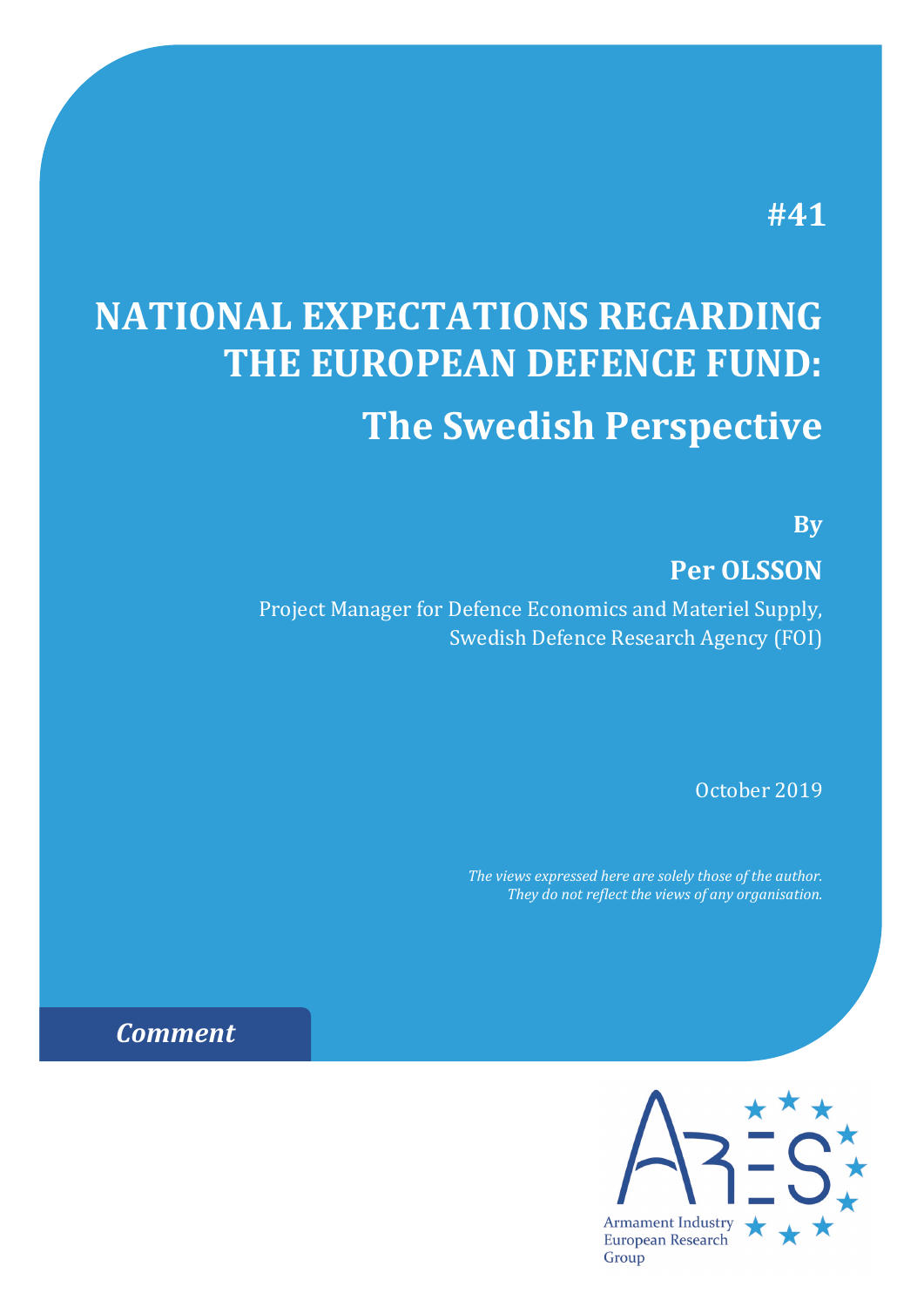### **ABSTRACT**

There is a general consensus among key stakeholders in Sweden about the merits and challenges with the EDF. While the Swedish government, Defence Commission and security and defence company association all welcome the European Commission's proposal to establish the EDF all express concerned about the access of third countries. The Swedish government and Defence Commission also express some concerns regarding the funding of the EDF.

*Keywords: Sweden, European Defence Fund, defence policy*

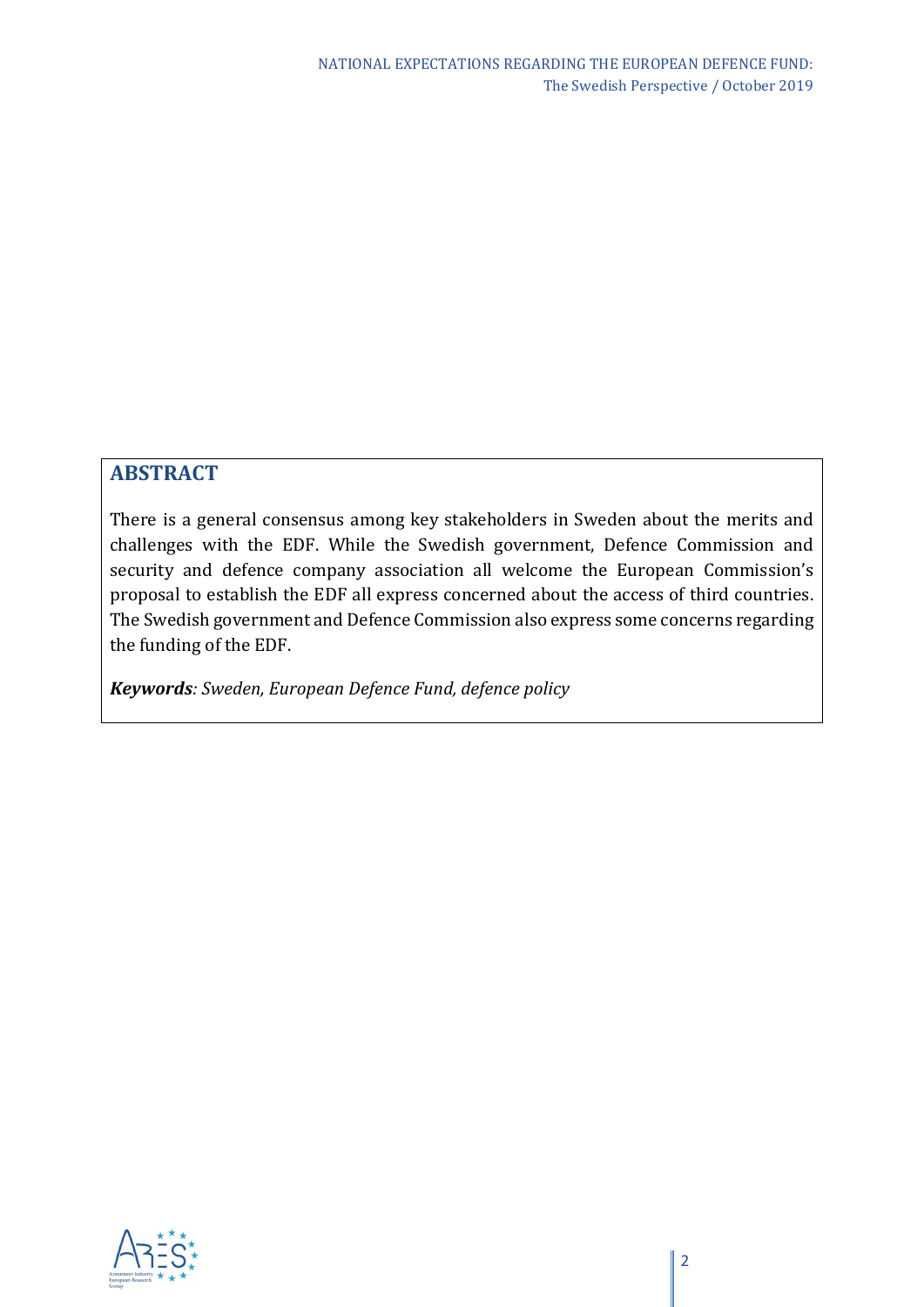n June 2018 the European Commission submitted its initial proposal for the European Defence Fund (EDF). The proposal comes in the wake of a changing security environment in Europe's neighbouring regions. Meanwhile, the European defence market is fragmented along national lines and defence related research and development (R&D) has been given low priority the past decade. The EDF aims to encourage increased spending on R&D and promote cooperation to spur innovation and competitiveness within the European defence technological and industrial base.[1](#page-2-0) I

In July 2018 the Government of Sweden, via the Ministry of Defence, stated its preliminary position on the EDF. The government welcomes increased European cooperation within the area of defence materiel and is positive towards promoting increased defence research on the EU level. However, in the wake of Brexit, the government of Sweden would strive for a reduced EU budget and consequently a reduced EDF budget compared to the initial proposal by the European Commission. The government noted that due to national legislation Swedish expenditure to the EDF would have to be taken from the national budget for defence and security, about 5 billion SEK or 465 million EUR from 2021-27. In negotiations the government would strive to safeguard the competence of the member states within the area of defence research and take measures necessary to further the national defence.[2](#page-2-1)

The Swedish government was concerned that the European Commission's initial proposal did not sufficiently open up for cooperation with strategic partners outside the EU. The government's position concerning associated countries is to strive for a flexible approach, e.g. to enable participation from the UK after Brexit. The view of the Swedish government was that evaluation and selection processes for research and development activities should be merit based. Furthermore, the government of Sweden agreed with the European Commission's view that the proposal follows the principle of subsidiarity, $3$  i.e. that the EDF with its intents and goals, operates at an EU level and could not be efficiently operate at a lower or national level.

<span id="page-2-2"></span><span id="page-2-1"></span><sup>3</sup> Ibid.



<span id="page-2-0"></span><sup>1</sup> European Commission (2018) *Proposal for a regulation of the European Parliament and the Council establishing the European Defence Fund*, COM (2018)476 final.

<sup>2</sup> Government of Sweden (2018) *Förordning om Europeiska försvarsfonden*, 2017/18:FPM153, 7–8.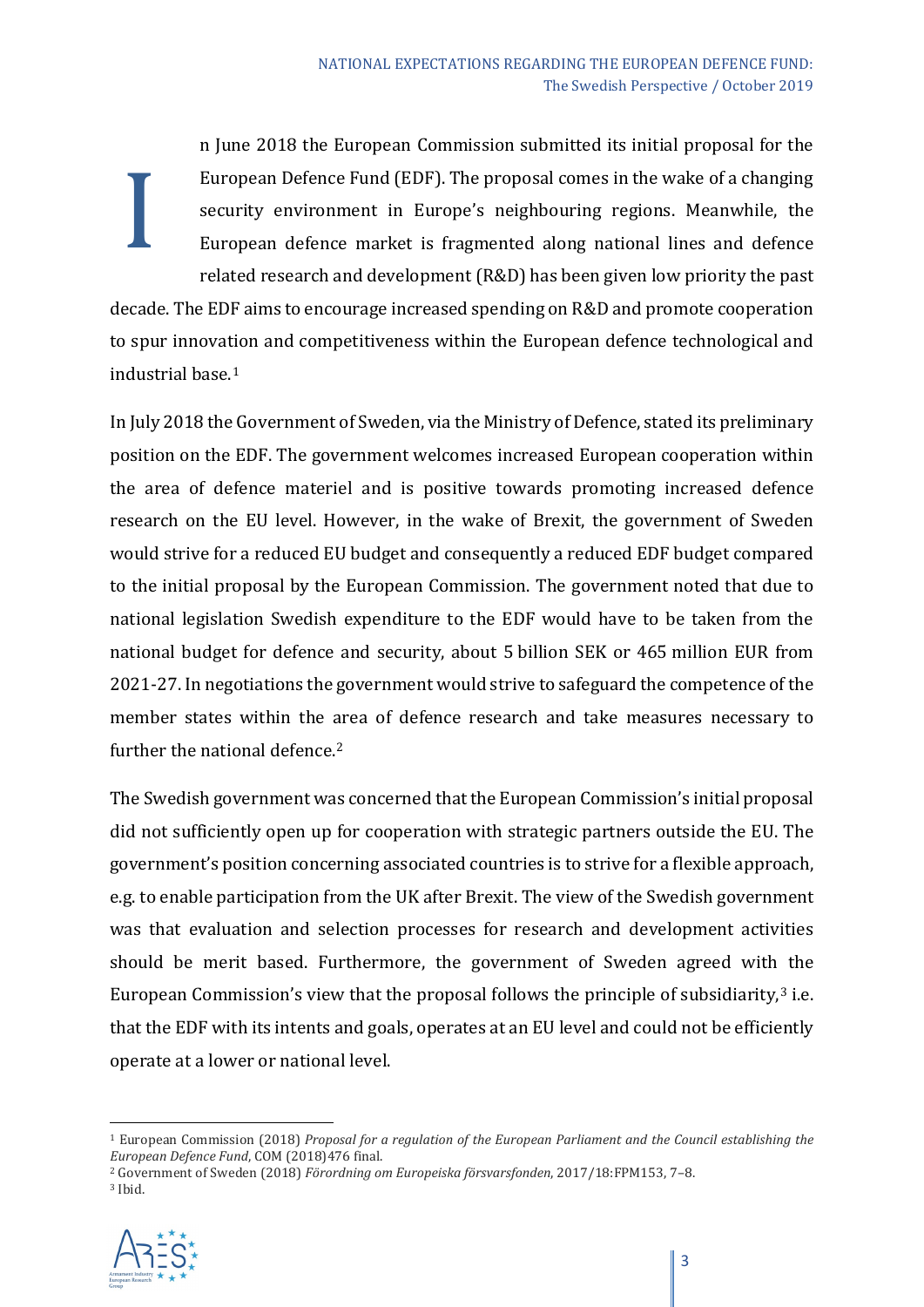The Swedish Defence Commission (Sw. Försvarsberedningen) is a body under the Ministry of Defence with parliamentary representation. The purpose of the Defence Commission is to create consensus among the political parties ahead of the quinquennial defence policy bill. In May 2019 the Defence Commission published its report for the period 2021-25. The Defence Commission is generally positive towards the establishment of the EDF but notes that the Swedish share currently would be between 700–750 million SEK or 65–70 EUR annually during 2021-27. Given the principles established by the Riksdag, an increase in the EU budget would be financed from the respective area in the national budget. Consequently, national defence would require an additional 5 billion SEK in order to maintain spending levels. The EDF would not satisfy all the R&D needs of the defence of Sweden and gives no guarantees that Swedish industry would receive funding from the EDF. The Defence Commission further stresses the importance of third country participation as a large part of Swedish defence companies are owned by entities or dependent on subcontractors from outside of the EU. As initially formulated, there is a risk that current initiatives would reduce incentives for European cooperation with the US and post-Brexit UK.[4](#page-3-0)

The Swedish security and defence company association (Sw. Säkerhets- och försvarsföretagen, SOFF) provided its view on EDF in September 2018. Like the Swedish government and Defence Commission, the association was positive towards the proposal. SOFF identified the European market as the largest and most important for the Swedish security and defence industry. The association welcomed increased competition within the European defence market as the current divisions into national markets impedes competition and cost efficiency. It also stressed that coming projects should be capability driven and focus on national and common challenges.[5](#page-3-1)

The association further stressed that the UK and the US are important partner countries, containing central partners for Swedish defence companies. SOFF therefore advocates an inclusive approach towards associated countries and entities but notes that the proposal contained few possibilities or incentives for third country participation. This was also the

<span id="page-3-1"></span><span id="page-3-0"></span><sup>5</sup> Säkerhets- och försvarsföretagen, SOFF (2018) *SOFF:s remissvar på EU-kommissionens förslag till Europaparlamentets och rådets förordning om inrättande av europeiska försvarsfonden COM (2018) 476 med hänvisning till diarienummer Fö2018/01010/MFU*.



<sup>4</sup> Ds 2019:8, Värnkraft – Inriktningen av säkerhetspolitiken och utformningen av det militära försvaret 2021-2025, 315- 316.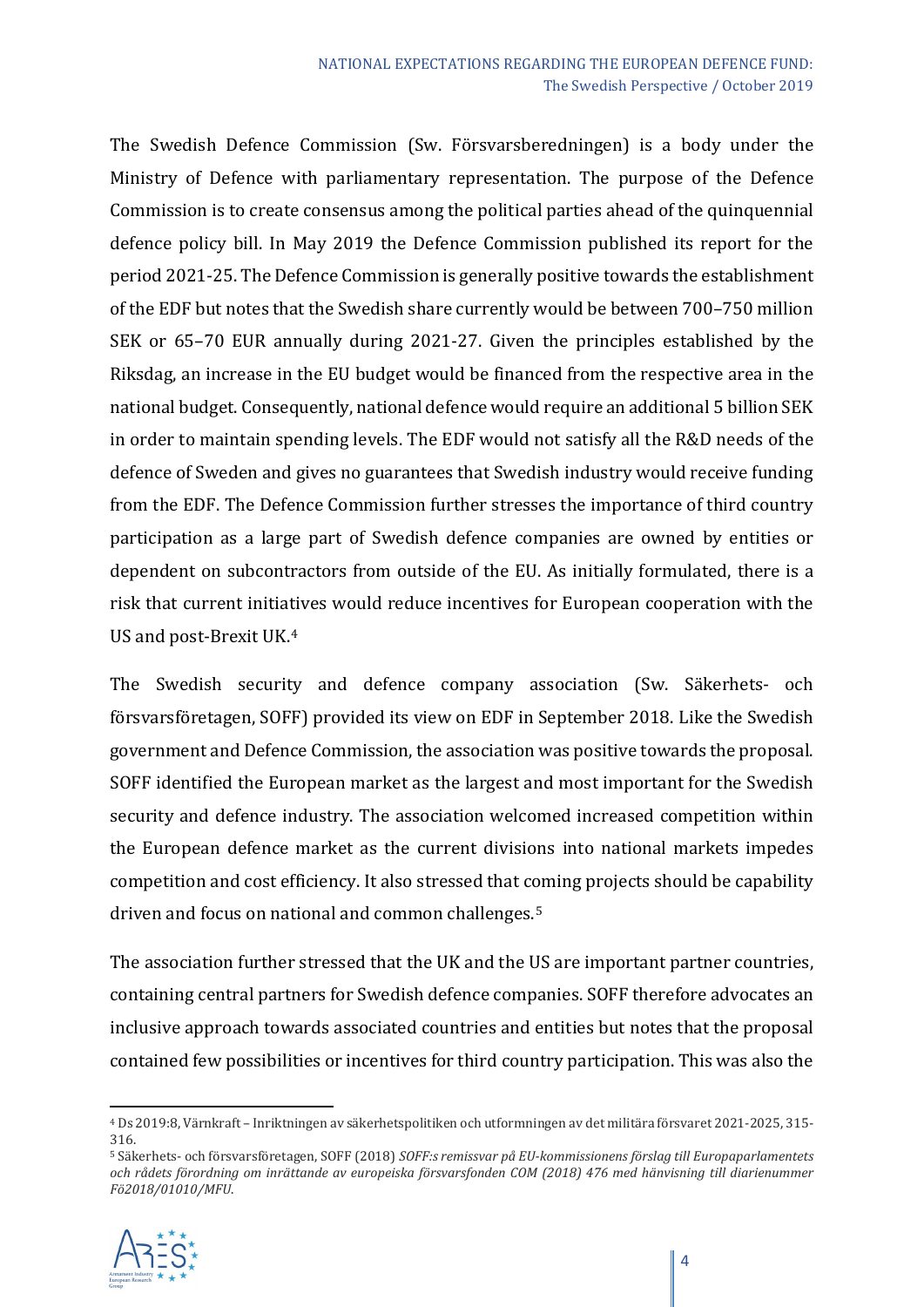case for entities with ownership in non-associated country. SOFF noted that while countries like Norway would fall within the definition of associated countries, the UK would fall outside that scope. SOFF stressed the importance for Sweden that conditions for cooperation are provided for the UK and the US, also within EDF projects. The association further stressed the importance of avoiding protectionism and that the common funds should not be used to support inefficient companies. SOFF also expressed concern about the wording "*in principle*" in the context of "*in principle the Union should not have ownership or intellectual property rights (IPR) over the products or technology resulting from the funded actions…*" as this creates uncertainty concerning whether or not such principles can be deviated from and the European Commission could claim ownership over certain IPR. SOFF stresses that the EDF should complement and not substitute national investments in research and development within the defence sector.<sup>[6](#page-4-0)</sup>

There seems to be a general consensus among key stakeholders in Sweden about the merits and challenges with the EDF. While the Swedish government, Defence Commission and security and defence company association all welcome the European Commission's proposal to establish the EDF all are concerned about the access of third countries. The Swedish government and Defence Commission also express some concerns regarding the funding of the EDF.  $\blacksquare$ 

<span id="page-4-0"></span><sup>6</sup> Ibid.

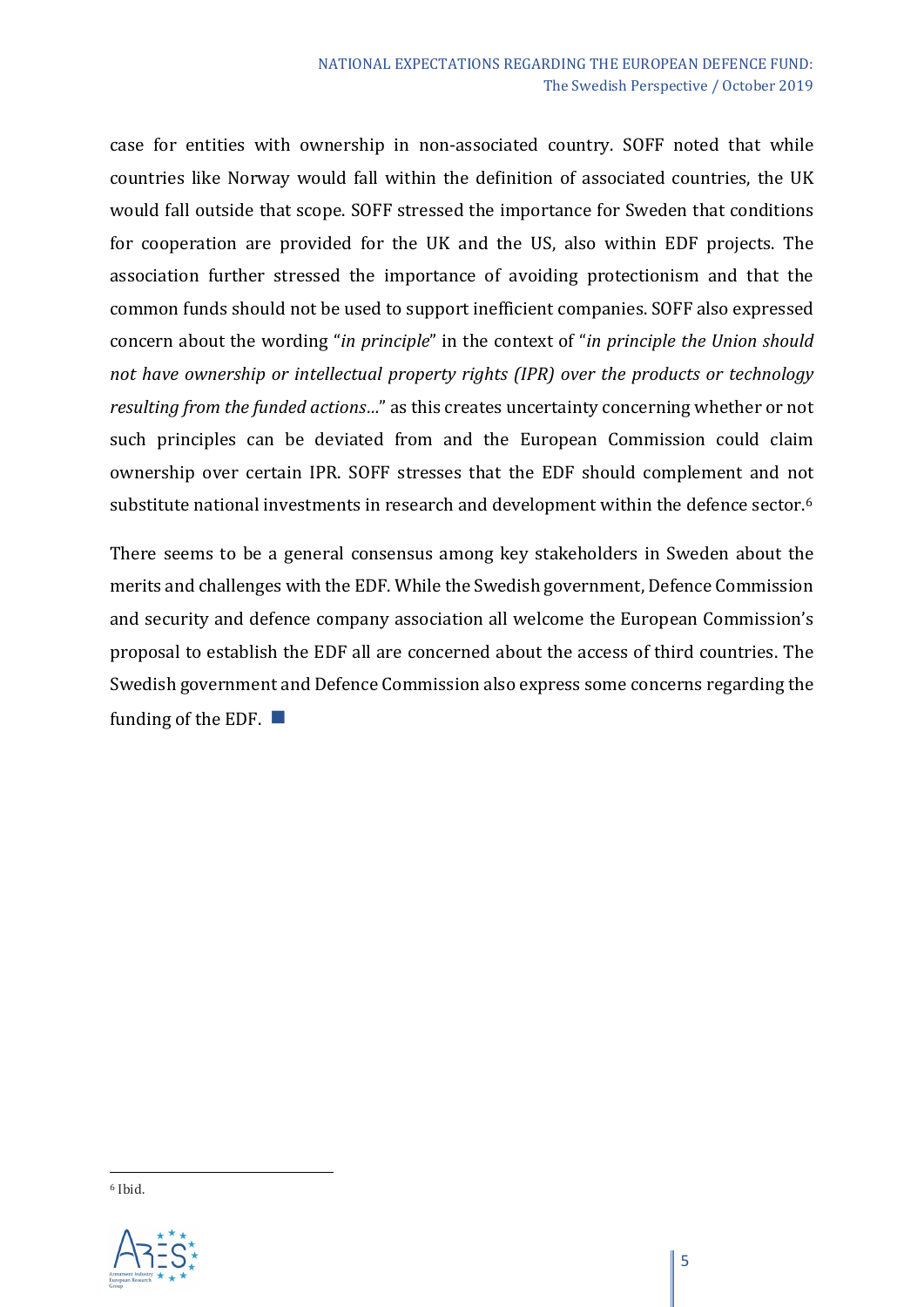#### **REFERENCES**

Ds 2019:8, *Värnkraft – Inriktningen av säkerhetspolitiken och utformningen av det militära försvaret 2021-2025*.

European Commission (2018) *Proposal for a regulation of the European Parliament and the Council establishing the European Defence Fund*, COM (2018)476 final.

Government of Sweden (2018) *Förordning om Europeiska försvarsfonden*, 2017/18:FPM153.

Säkerhets- och försvarsföretagen, SOFF (2018) *SOFF:s remissvar på EU-kommissionens förslag till Europaparlamentets och rådets förordning om inrättande av europeiska försvarsfonden COM (2018) 476 med hänvisning till diarienummer Fö2018/01010/MFU*.